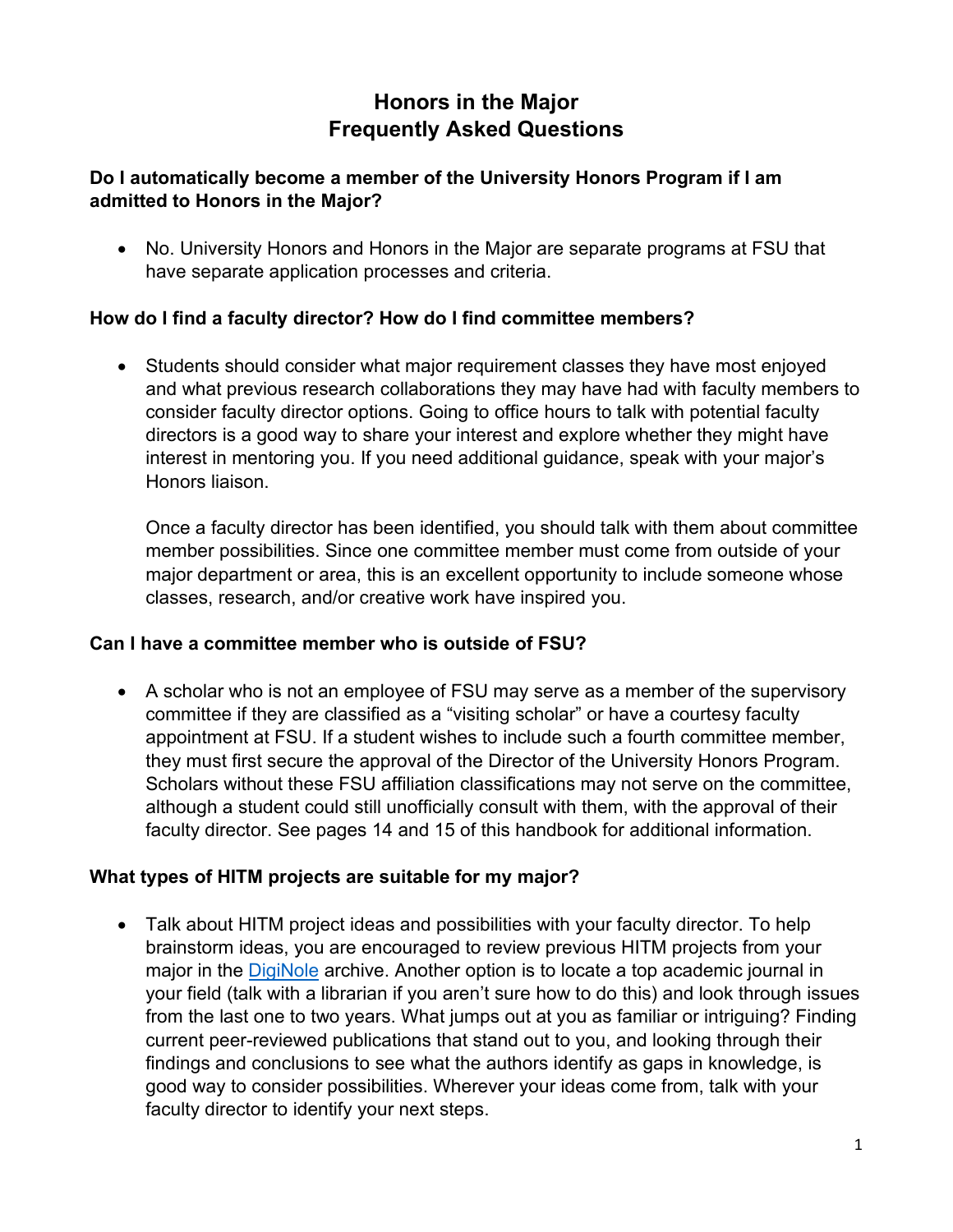### **How long does my HITM project need to be? Is there a word count? How many references do I need to cite?**

• Every discipline or field has different conventions regarding sufficient page length and number of works cited. For page length and works cited averages by major, which have been calculated from an analysis of the 1500+ HITM projects completed at FSU between 2009 and 2019, see Appendix G.

Please note that this information provided to give students an idea about the characteristics of typical HITM projects that have been produced by previous HITM students from their major department or program. You are not required to produce an HITM project that meets or exceeds the averages listed. In other words, you could write a strong HITM project that has fewer pages or works cited than what the table in Appendix G lists. Your faculty director will speak to the conventions of your field and what's appropriate for your HITM project.

For creative HITM projects whose main outcome is visual art, creative writing, a performance, or some other creative output other than written scholarship, note that the final written portion must be a minimum 10 pages of text. See page 5 of this handbook for more information.

## **Are there examples of completed HITM projects I can look at?**

• Yes. The FSU [DigiNole](http://diginole.lib.fsu.edu/) archive has HITM projects from previous years that you can explore.

### **Are there examples of the written analytical reflection required for creative HITM projects I can look at?**

• Yes. Examples of the written analytical reflection for a creative HITM project can be found on the Honors in the Major's ["Creative Project" web page.](https://honors.fsu.edu/honors-major/creative-project)

### **Can I write my HITM project in a language other than English?**

• The typical language of the HITM project is English. Under special circumstances, the faculty director, supervisory committee, and Honors liaison may approve writing the body of the HITM project in a language other than English if doing so is essential for scholarly reasons. In such instances, all committee members must be completely proficient in the alternative language. If this is the case, the faculty director should email a rationale and notification of committee and departmental approval to [HITM@fsu.edu](mailto:HITM@fsu.edu) for review and approval by the Director of the Honors Program. See page 5 of the handbook for additional information about the language policy for the HITM project.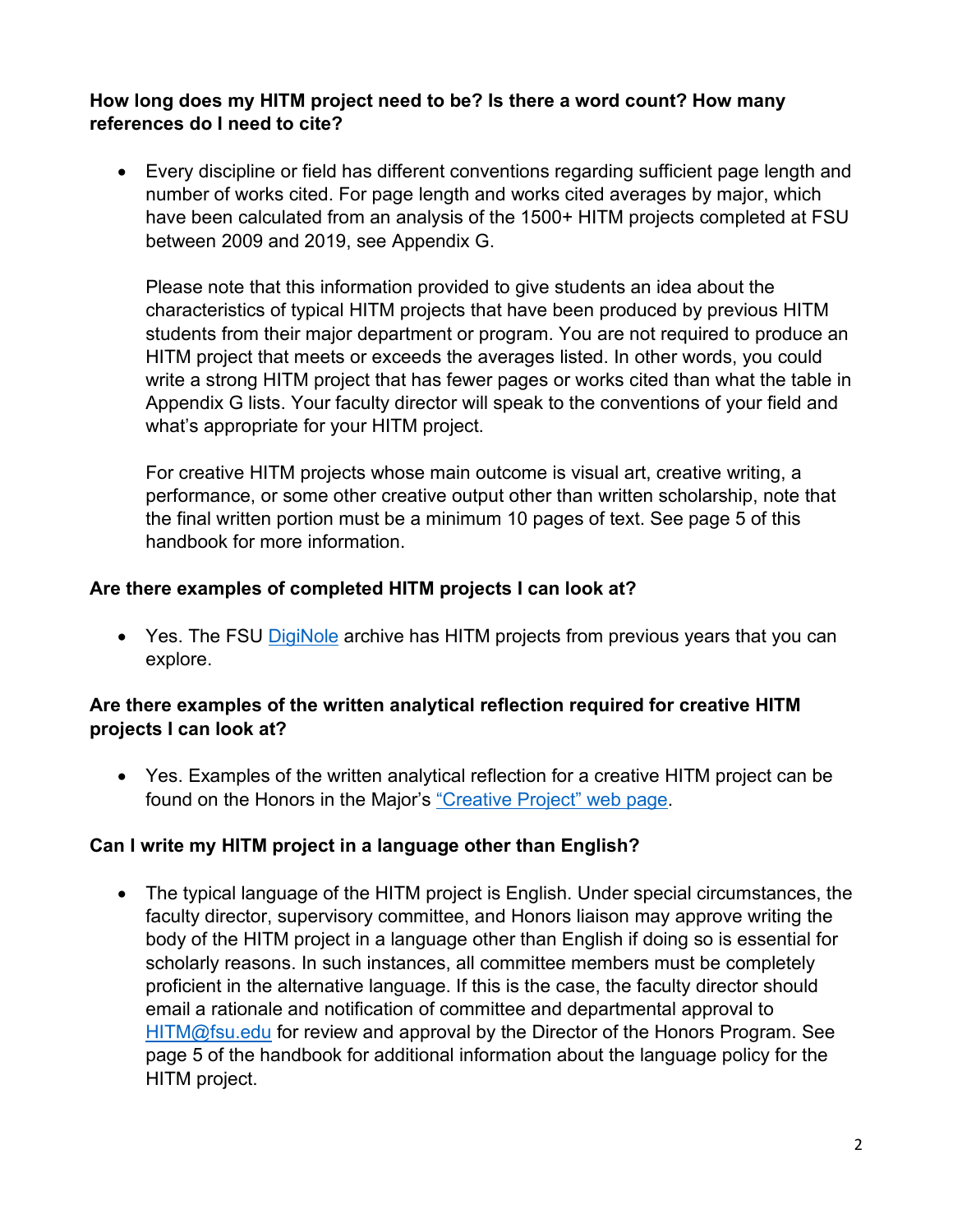# **Why do I have to defend my HITM project in front of a committee?**

• Presentation of the results of your work to your supervisory committee, and responding to their questions during the defense, allows you to showcase your accomplishments. It is a great opportunity to practice talking about your work and to have a productive conversation with faculty members about where to take your project and what comes next.

# **I have decided to extend my HITM project into a third semester. What do I need to do?**

• Remember that all HITM projects must be completed and defended successfully before graduation. If you have at least three semesters left before you graduate, you will first need to consult with your faculty director to ensure they support your timeline and that the full scope of the work can be completed prior to graduation. Ideally, you will have this conversation sometime before the end of your Prospectus Semester. Once your faculty director approves your plan, you will need to continue to register for HITM credit hours in the second semester, but no paperwork needs to be submitted during the second semester of a three-semester HITM project. Email [HITM@fsu.edu](mailto:HITM@fsu.edu) to share your plan for a three-semester HITM project. You will resume the Defense Semester paperwork in your third semester of the HITM project. \*Note: many HITM credit courses offered by colleges, departments, and programs are repeatable for up to nine credit hours only. Make sure that if you register for HITM credit hours during the Summer semester, the Summer semester is part of your three-semester completion plan.

### **Can I complete my HITM project in one semester if I take six HITM credits all at once?**

• No. University policy requires that students spend two to three semesters completing the HITM project because high quality original projects of sufficient depth require longer than one semester to develop and complete.

### **Are HITM credit hours covered by Bright Futures?**

• Yes. Bright Futures will cover HITM credit hours even if those credits are not applied to the major. Bright Futures does not look at degree applicability of a credit hour. It instead looks at the number of credit hours for which a student is enrolled each semester, and then pays accordingly.

### **I will study abroad during one of the semesters of my HITM project. What should I do?**

• You should consult with your faculty director to come up with a three-semester HITM plan before you start. You are encouraged to think broadly about your educational and research options, including study abroad, which can greatly enrich your research experience and even position you well for applying to post-graduate fellowships like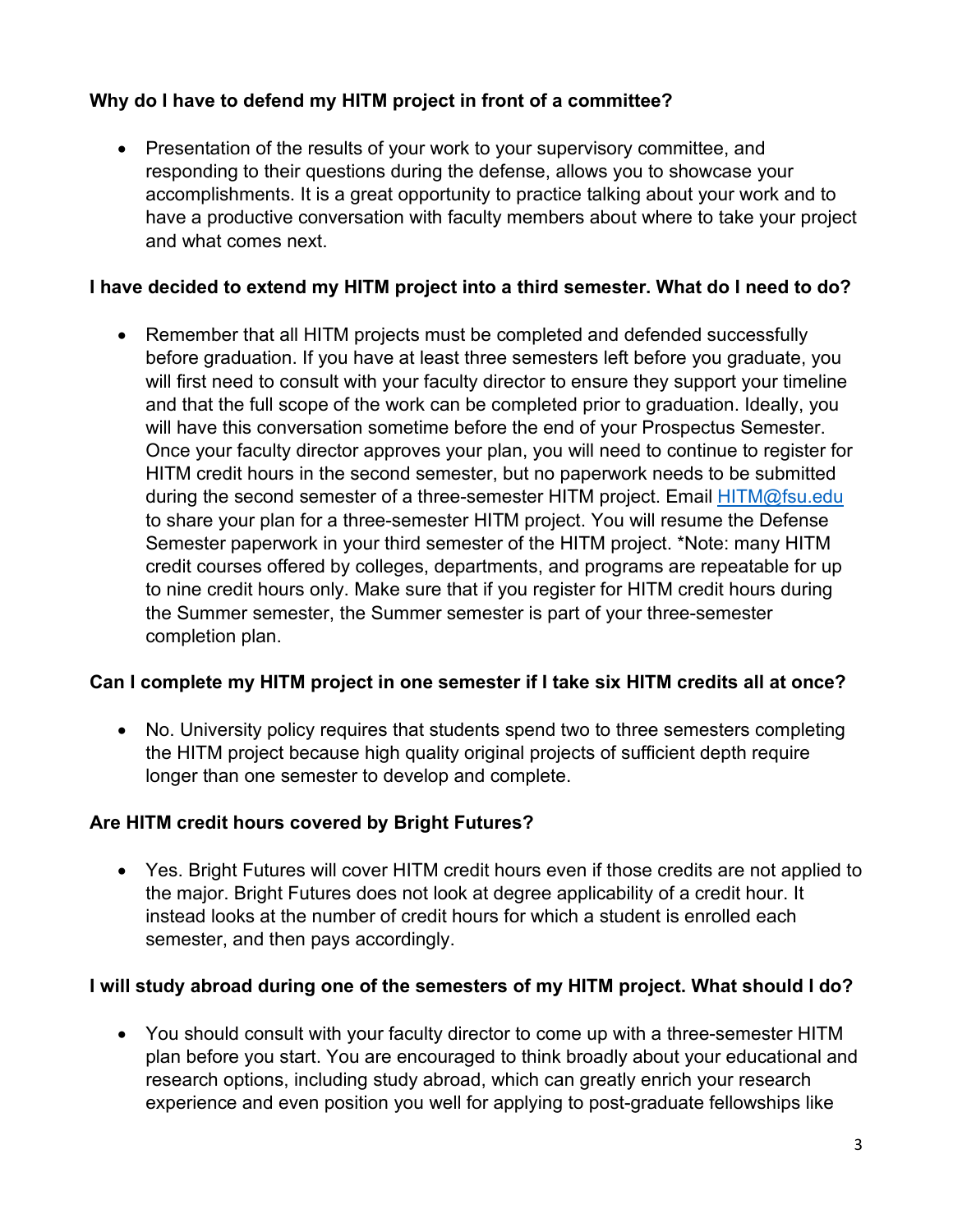the Fulbright. If you wish to study abroad, you will not be registered for main campus credit hours during the semester of study abroad. Therefore, the Honors Program does not expect you to register for HITM credit hours that semester. So again, you should consult with your faculty director to determine out of the three semesters for the HITM project, which semester will you study abroad and which two semesters will you register for HITM credit hours. Doing so will help you make sure you meet the minimum six HITM credit hour requirement. Once you have a plan, you should email it to [HITM@fsu.edu.](mailto:HITM@fsu.edu)

### **Can I change my faculty director and/or a committee member after one semester?**

• Unless your faculty director or committee member decide not to continue their involvement, or unforeseen difficulties make it imperative for you to find a different faculty director or committee member, it is not advisable to make such a change. First, the faculty director and supervisory committee and you have already committed to the project and put much work into it. And second, your potential new faculty director may not feel comfortable supervising your HITM project when another faculty member has already guided you through work on the project. Should you find yourself in a position where you are thinking about making a change, talk with your major's [Honors liaison](https://honors.fsu.edu/honors-major/faculty-and-staff/honors-liaisons) for guidance. If you do wish to make a change, send an email with your Honors liaison CC'd to [HITM@fsu.edu](mailto:HITM@fsu.edu) with the requested changes.

#### **Does my research need to be reviewed by the IRB?**

• Possibly, depending on your proposed research's interaction or intervention with human subjects. Review the IRB resources on pages 13 and 14 of this handbook, and discuss with your faculty director whether an IRB review is necessary.

#### **Is my completion of Honors in the Major noted on my diploma and transcript?**

• Completion of the HITM program is recognized by the distinction of graduating "With Honors," as designated on the transcript. HITM recognition is not noted on the diploma.

### **May I invite my family and friends to my oral defense?**

• Yes! Many students will invite members of the public to their oral defense to observe their presentation and to celebrate their achievement. Talk with your faculty director about the possibility of inviting family and friends.

#### **Can I request an exception to the DigiNole submission requirement?**

• There may be important reasons why the submission of your HITM project to an open access database like the DigiNole archive may not be appropriate, even if you have